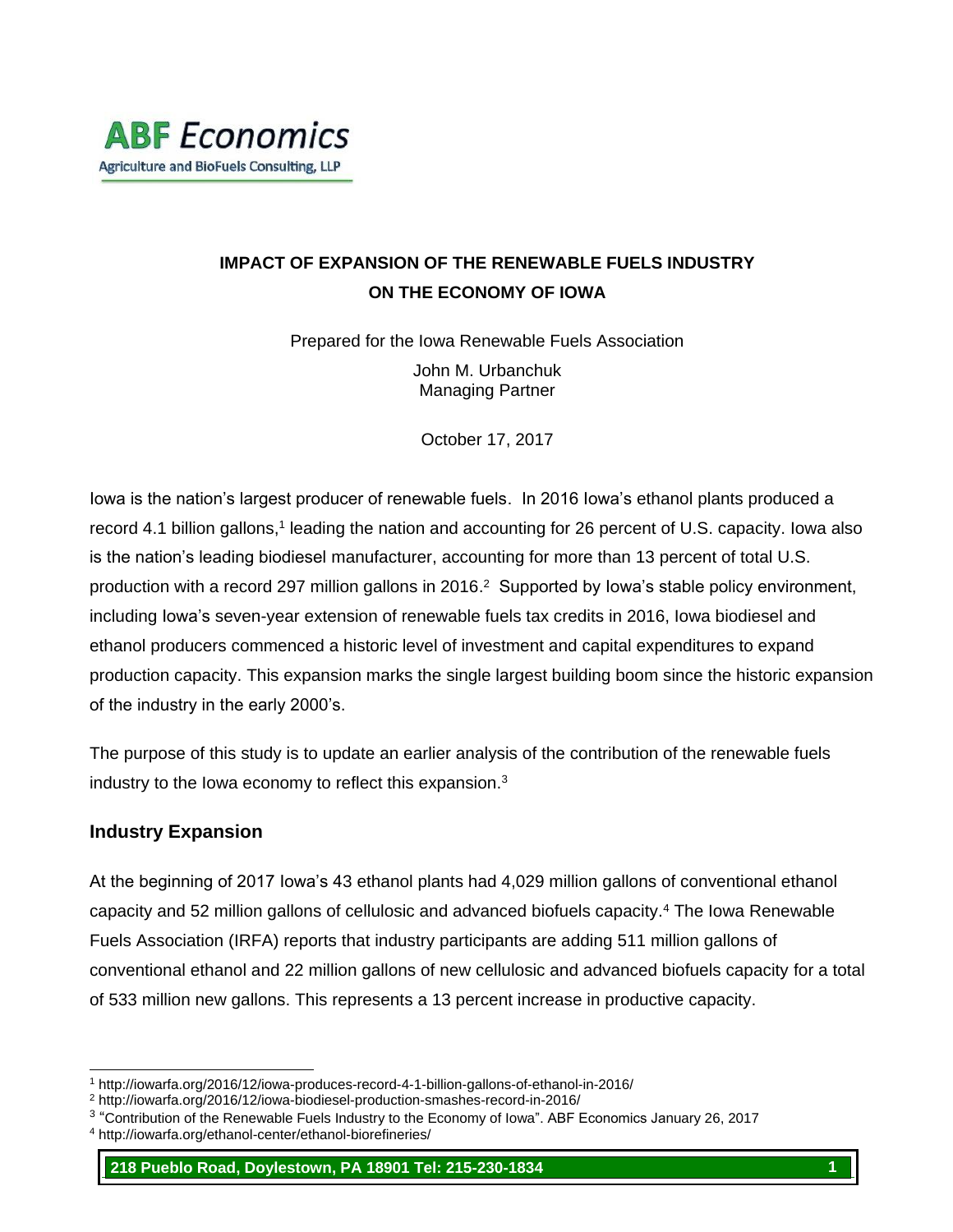# **ABF** Economics Agriculture and BioFuels Consulting, LLP

The IRFA also reports that the biodiesel industry is expanding by nearly a third above 2016 production by adding 78 million gallons of production capacity, bringing Iowa's potential biodiesel capacity to 375 million gallons.

These increased capacities for both ethanol and biodiesel reflect expansions that have either taken place or are scheduled to take place by the end of 2018. While not all of the capacity expansions have been completed, we have reflected the associated capital investment in order to reflect their economic impact. The projected increase in capacity is summarized in Table 1.

|                                  | 2016      | Potential<br>2018 | Percent |
|----------------------------------|-----------|-------------------|---------|
| Capacity/Production              | (Mil Gal) | (Mil Gal)         | Change  |
| Ethanol                          | 4,081     | 4,614             | 13.1%   |
| Conventional                     | 4,029     | 4,540             | 12.7%   |
| <b>Advanced &amp; Cellulosic</b> | 52        | 74                | 42.3%   |
| <b>Biodiesel</b>                 | 297       | 375               | 26.3%   |

Table 1 Iowa Renewable Fuel Capacity Potential 2018 versus 2016

Iowa's vast availability of feedstocks, exceptional infrastructure and high-quality workforce position the state well to be the nation's renewable fuels leader. Those factors in combination with Iowa's stable policy environment and aggressive action in extending renewable fuels tax credits make Iowa the most attractive place in the U.S. to expand. Regarding the availability of feedstocks, the additional 533 million gallons of ethanol will require the equivalent of 190 million bushels of corn. While USDA is projecting a nearly six percent smaller corn harvest this fall, carryover stocks which reflect both supply and demand are projected to increase to the highest level in nearly three decades. Iowa also remains the nation's largest corn producer.

### **Methodology**

The spending associated with renewable fuels production, construction, and R&D circulates throughout the entire Iowa economy several-fold. Consequently, this spending stimulates aggregate demand, supports the creation of new jobs, generates additional household income, and provides tax revenue for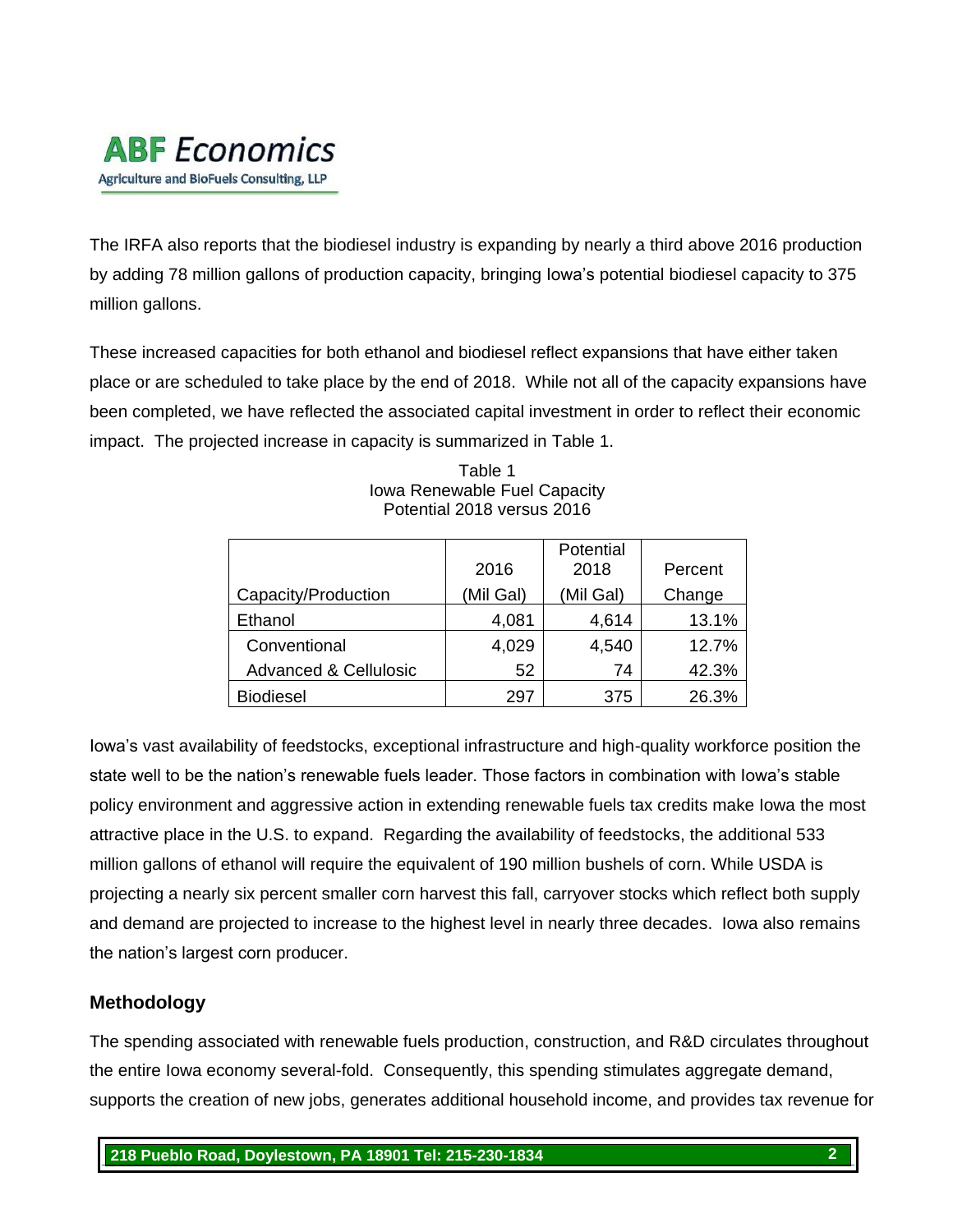# **ABF** Economics Agriculture and BioFuels Consulting, LLP

state and local governments. We estimate the economic impact of the expansion of the Iowa renewable fuels industry using the same methodology as in our 2016 analysis: that is, by applying expenditures by the relevant supplying industry to appropriate final demand multipliers for value added output, earnings, and employment. The economic impact multipliers for all activities except exports were developed from a model for the Iowa economy that was constructed using the most recent IMPLAN (Impact Analysis for Planning) software and data for Iowa.

In addition to using the IMPLAN multipliers, we continue to recognize the impact of income generated by locally-owned renewable fuels firms. The earnings of locally-owned firms are treated as an addition to the household sector since the income is paid to Iowans and their impact is estimated using multipliers for the household sector. The earnings by firms domiciled outside of Iowa are treated as direct additions to GDP.

We also reflected growth in exports of ethanol and DDGS by applying USDA Agricultural Trade multipliers for output and employment to the estimated value of exports.<sup>5</sup> Since Iowa is the nation's largest ethanol producer the Iowa industry participates in the export market. Reflecting this we applied Iowa's share of total production to the total national export impact.

### **Results**

The renewable fuels industry is multifaceted. Ethanol and biodiesel producers are part of a manufacturing sector that adds substantial value to agricultural commodities produced in Iowa. The first and second-generation feedstocks used to produce renewable fuels are produced primarily by Iowa farmers, and the R&D expenditures for renewable fuels provide important support for Iowa's universities. Combined, these activities make a significant contribution to the Iowa economy. Table 2 summarizes the impact of the expansion discussed above on the Iowa economy compared to 2016.

l <sup>5</sup> Export values for the first eight months of 2017 reported by USITC Interactive Tariff and Trade DataWeb (dataweb.usitc.gov) were annualized for the analysis.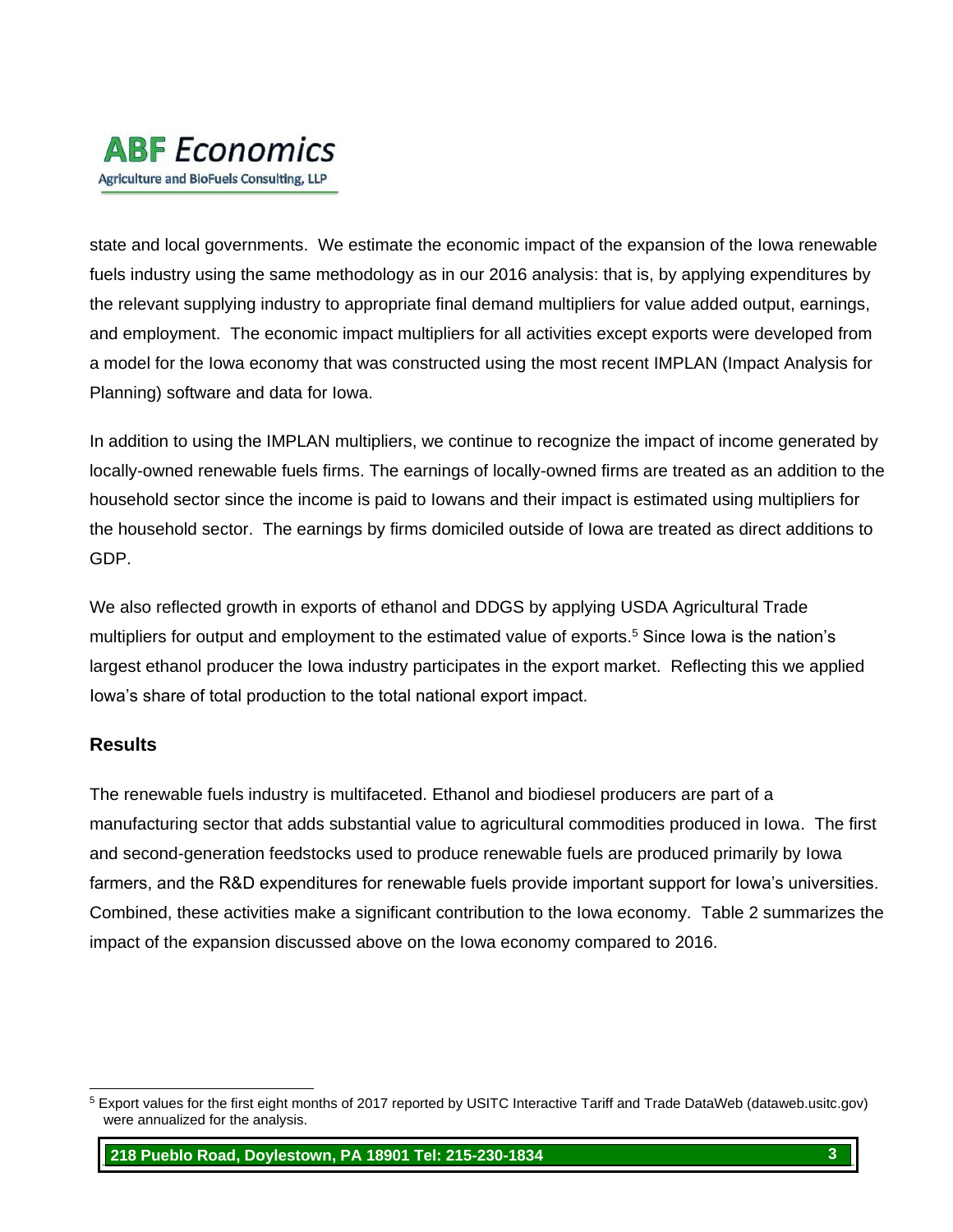

| Fuldi Economic impact of Expansion of the lowa Renewable Fuels industry |         |           |           |         |  |  |
|-------------------------------------------------------------------------|---------|-----------|-----------|---------|--|--|
|                                                                         |         | Potential | Impact of | Percent |  |  |
|                                                                         | 2016    | 2018      | Expansion | Change  |  |  |
| <b>Ethanol</b>                                                          |         |           |           |         |  |  |
| Capacity (MGY)                                                          | 4,081   | 4,614     | 533       | 13.1%   |  |  |
| Expenditures (Mil \$)                                                   | \$6,488 | \$7,369   | \$882     | 13.6%   |  |  |
| GDP (Mil \$)                                                            | \$4,249 | \$5,033   | \$783     | 18.4%   |  |  |
| Household Earnings (Mil \$)                                             | \$2,000 | \$2,485   | \$485     | 24.2%   |  |  |
| <b>Employment (Jobs)</b>                                                | 38,563  | 48,278    | 9,715     | 25.2%   |  |  |
| <b>Biodiesel</b>                                                        |         |           |           |         |  |  |
| Capacity (MGY)                                                          | 297     | 375       | 78        | 26.3%   |  |  |
| Expenditures (Mil \$)                                                   | \$865   | \$1,118   | \$253     | 29.3%   |  |  |
| GDP (Mil \$)                                                            | \$477   | \$597     | \$120     | 25.3%   |  |  |
| Household Earnings (Mil \$)                                             | \$303   | \$362     | \$59      | 19.4%   |  |  |
| <b>Employment (Jobs)</b>                                                | 3,856   | 4,933     | 1,078     | 27.9%   |  |  |
| TOTAL                                                                   |         |           |           |         |  |  |
| Capacity (MGY)                                                          | 4,378   | 4,989     | 611       | 14.0%   |  |  |
| Expenditures (Mil \$)                                                   | \$7,352 | \$8,487   | \$1,135   | 15.4%   |  |  |
| GDP (Mil \$)                                                            | \$4,726 | \$5,630   | \$904     | 19.1%   |  |  |
| Household Earnings (Mil \$)                                             | \$2,303 | \$2,847   | \$544     | 23.6%   |  |  |
| <b>Employment (Jobs)</b>                                                | 42,419  | 53,212    | 10,793    | 25.4%   |  |  |

#### Table 2 Total Economic Impact of Expansion of the Iowa Renewable Fuels Industry

Reflecting the expansion of capacity discussed above, the renewable fuels industry provides the following contribution to Iowa's economy.

- ❖ Ethanol producers will spend an estimated \$882 million at current prices to produce an additional 533 million gallons for a total of \$7.4 billion. 6 The majority of these expenditures (73 percent) are for corn and other feedstocks. Biodiesel producers will spend an additional 29 percent to produce 375 million gallons.
- ❖ Expansion of renewable fuels capacity will generate an additional \$904 million to Iowa's GDP for a total contribution of over \$5.6 billion.

l <sup>6</sup> Year-to-date prices for ethanol and biodiesel feedstocks were used to estimate expenditures.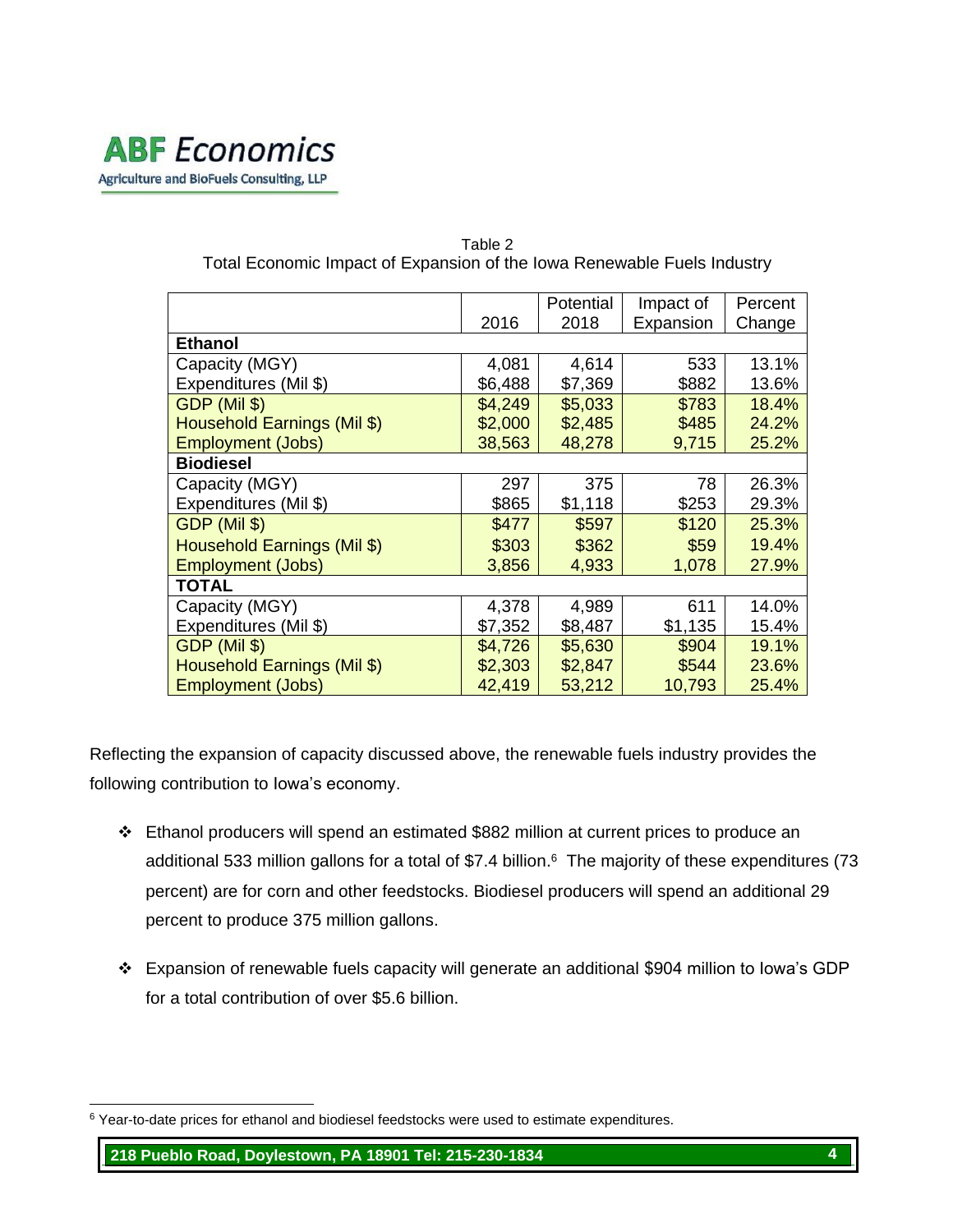

- The ethanol industry (including production, new construction, R&D, and exports) will account for \$783 million of the increase for a total impact on GDP of more than \$5 billion.
- Expansion of biodiesel capacity will add \$120 million to GDP for a total impact of \$597 million.
- $\cdot \cdot$  The economic activity generated by expansion will support nearly 10,800 additional jobs through the entire Iowa economy for a total impact of 53,212 jobs. The ethanol industry will account for 9,715 of the new jobs while biodiesel will support an additional 1,078 jobs. The sharp increase in jobs is largely attributable to new construction activity. While the construction impacts of this expansion boom are temporary, the increased capacity of Iowa ethanol and biodiesel plants will have a significantly positive economic impact over the long term.
- ❖ Expansion of the renewable fuels industry also will put more money in the pockets of Iowa households. The additional economic activity and jobs will generate an additional \$544 million in household income for a total of \$2.8 billion.

The contribution of the renewable fuels industry to the economy of Iowa is detailed in Table 3. The ethanol industry provides a significant contribution to the Iowa economy, spending \$7.4 billion on raw materials, other inputs, goods and services to produce over 4.6 billion gallons of ethanol. The largest share of this spending (\$5.4 billion) is for corn and feedstocks used as the raw material to make ethanol, distillers grains and distillers corn oil.

The Iowa biodiesel industry will spend an estimated \$1.1 billion at current prices on raw materials, other inputs, goods and services, 29 percent more than in 2016. The largest share of this spending is for fats and oils used as the raw material to make biodiesel. The Iowa biodiesel industry will use 1.9 billion pounds of soybean oil to produce biodiesel totaling two-thirds of total feedstock use. In addition, Iowa biodiesel producers will use nearly 400 million pounds of animal fats, 270 million pounds of distillers corn oil (supplied largely by Iowa ethanol producers), 212 million pounds of canola and 85 million pounds of used cooking oil.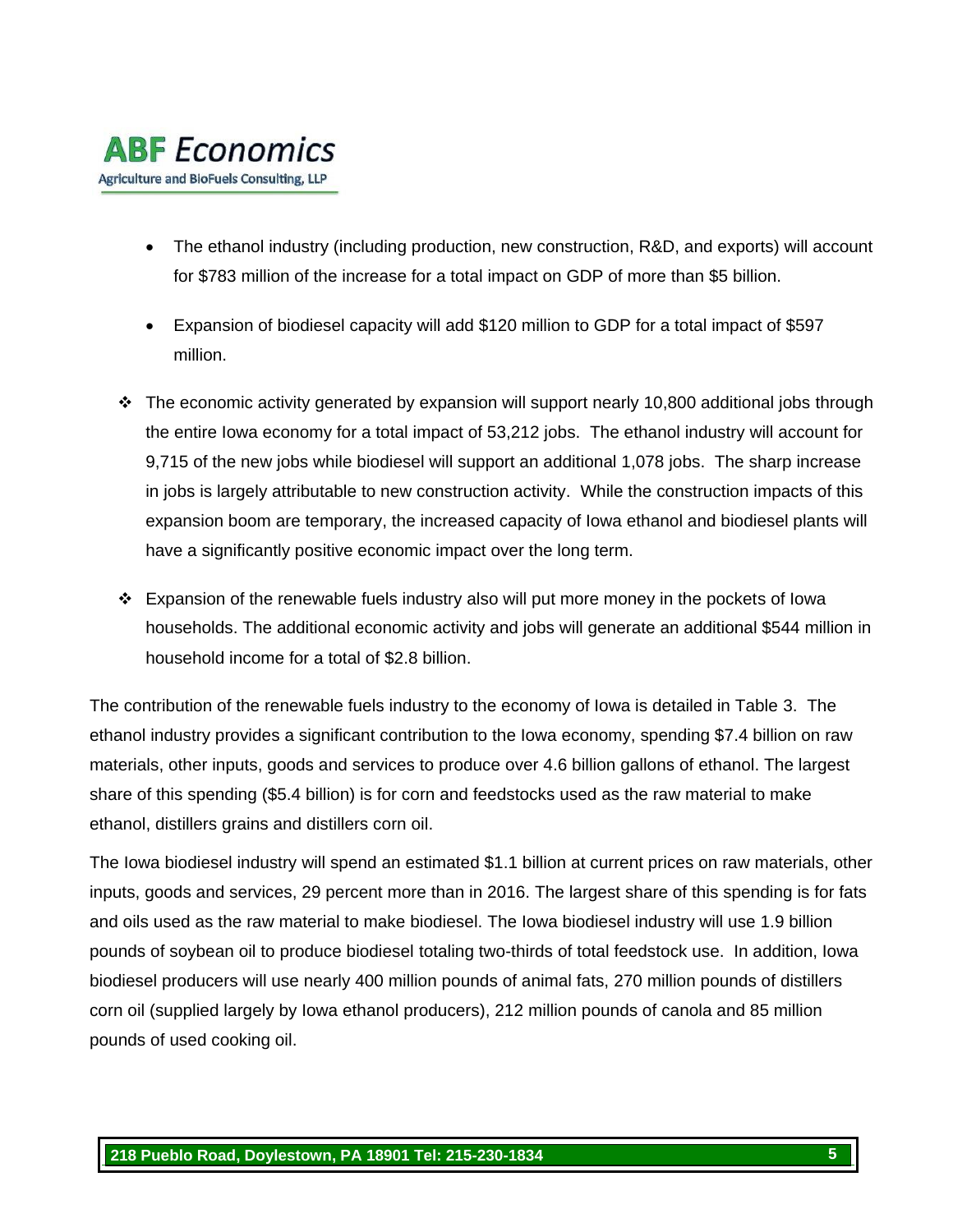

|                                | GDP          | <b>Jobs</b> | <b>Income</b> |  |
|--------------------------------|--------------|-------------|---------------|--|
|                                | (Mil 2017\$) | (Thou)      | (Mil 2017\$)  |  |
| <b>Ethanol Manufacturing</b>   | \$2,045      | 13,500      | \$1,010       |  |
| <b>Biodiesel Manufacturing</b> | \$597        | 4,933       | \$362         |  |
| Agriculture                    | \$2,201      | 24,283      | \$924         |  |
| <b>New Construction</b>        | \$378        | 5,237       | \$289         |  |
| R&D                            | \$298        | 3,777       | \$205         |  |
| Exports                        | \$110        | 1,481       | \$58          |  |
| <b>Grand Total</b>             | \$5,630      | 53,212      | \$2,847       |  |
| Change from 2016               | 19.1%        | 25.4%       | 23.6%         |  |

#### Table 3 Contribution of the Renewable Fuels Industry to Iowa Including Expansion

The majority of the raw material for biofuels production in Iowa is procured locally. The remainder of the spending is for a wide range of inputs such as industrial chemicals, electricity, natural gas, water, labor, and services such as maintenance, insurance, and general overhead. The spending for these goods and services represents the purchase of output of other industries.

### **Conclusion**

The renewable fuels industry continues to make a significant contribution to the Iowa economy in terms of job creation, generation of household income, and displacement of imported crude oil and petroleum products. The importance of the ethanol and biodiesel industries to agriculture and rural economies is particularly notable. With farm income projected to decline, renewable fuels growth is playing a key role in helping to keep the rural economy afloat. Expansion of the Iowa renewable fuels industry through 533 million gallons of new ethanol production capacity and 78 million gallons of new biodiesel production capacity by the end of 2018 will provide a significant boost to this already significant economic contribution. Maintaining Iowa's advantageous position in terms of policy stability, feedstock availability, infrastructure sufficiency, and workforce quality will be vital to realizing the full benefits including economic gains and new jobs—of these capacity expansions.